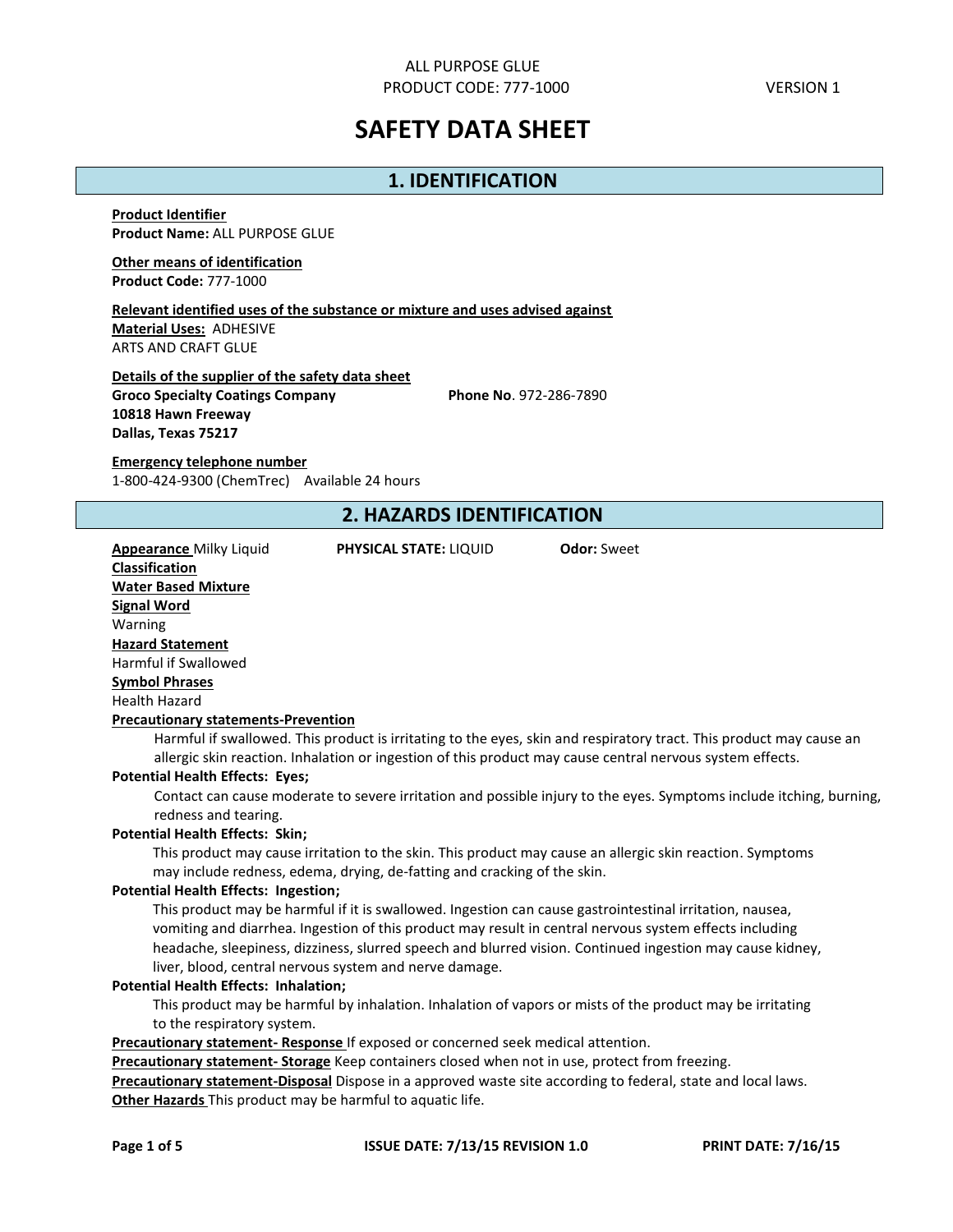### **HMIS Ratings: Health:** 1\* **Fire:** 0 **Physical Hazard:** 0

Hazard Scale:  $0 =$  Minimal  $1 =$  Slight  $2 =$  Moderate  $3 =$  Serious  $4 =$  Severe  $* =$  Chronic hazard

# **3. COMPOSITION / INFORMATION ON INGREDIENTS**

Substance / Mixture: Water Based Liquid

| <b>CAS No</b> | <b>Chemical Name</b>              | <b>Percent by</b> |
|---------------|-----------------------------------|-------------------|
|               |                                   | weight            |
| None          | <b>Acrylic Polymer Dispersion</b> | 48-50             |

#### **Component Information/Information on Non-Hazardous Components**

This product is considered non hazardous under GHS or 29 CFR 1910.1200 (Hazard Communication). This product has been evaluated according to Canada's Controlled Product Regulation and is a controlled product.

### **4. FIRST AID MEASURES**

| <b>General advice</b>                                                      | If exposed or concerned: Get medical advice/attention                                                                                                                            |  |  |  |
|----------------------------------------------------------------------------|----------------------------------------------------------------------------------------------------------------------------------------------------------------------------------|--|--|--|
| Eye contact                                                                | Rinse immediately with plenty of water, also under the eye lids, for at least 15 minutes. If eye<br>irritation persists: Get medical advice/attention.                           |  |  |  |
| <b>Skin contact</b>                                                        | Wash off immediately with soap and plenty of water. Take off contaminated clothing. Wash<br>clothing before reuse. If skin irritation persist call a physician.                  |  |  |  |
| <b>Inhalation</b>                                                          | Remove to fresh air. If breathing is difficult, give oxygen. If not breathing, call a physician<br>immediately.                                                                  |  |  |  |
| Ingestion                                                                  | To a conscious person, give two glasses or water. Induce vomiting. Never give anything by<br>mouth to an unconscious person. Call a doctor or poison control center immediately. |  |  |  |
| Most important symptoms and effects                                        |                                                                                                                                                                                  |  |  |  |
| <b>Symptoms</b>                                                            | May cause skin and eye irritation. May cause irritation to the mucous membranes and upper<br>respiratory tract.                                                                  |  |  |  |
| Indication of any immediate medical attention and special treatment needed |                                                                                                                                                                                  |  |  |  |
| Note to physician                                                          | Treat symptomatically                                                                                                                                                            |  |  |  |

# **5. FIREFIGHTING MEASURES**

**Suitable Extinguishing Media:** This product in solution form does not burn. The product will burn only after the water it contains is driven off. For dry polymer use foam, carbon dioxide (CO2) or dry chemical.

**Unsuitable Extinguishing Media:** Do not use a solid water stream as it may spread fire.

**Specific Hazards Arising from the Chemical:** While this is a water based material, small quantities of vapor may

accumulate in the headspace of the container creating pressure.

**Environmental precautions:** Dike and collect water used to fight fire.

**Protective equipment and precautions for firefighters:** As in any fire, wear self-contained breathing apparatus pressuredemand, MSHA/NIOSH (approved or equivalent) and full protective gear. Use water spray to keep fire-exposed containers cool.

**Other Information:** This is a water-based product and presents no particular fire or explosion hazard.

# **6. ACCIDENTAL RELEASE MEASURES**

#### **Personal precaution, protective equipment and emergency procedures**

**Personal Precautions:** Use personal protective equipment as required. Avoid contact with skin and eyes.

**Page 2 of 5 ISSUE DATE: 7/13/15 REVISION 1.0 PRINT DATE: 7/16/15**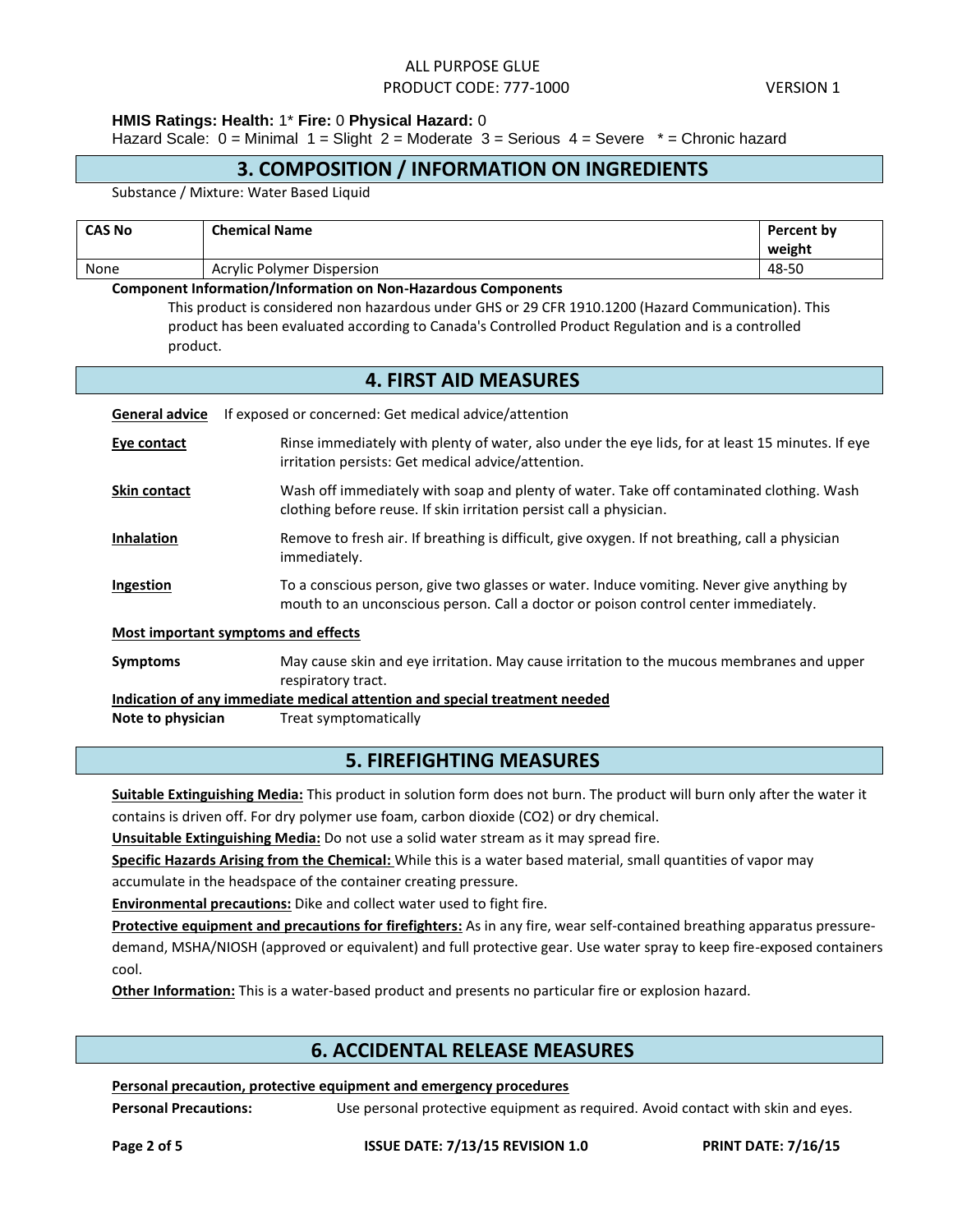**Environmental Precautions:** Do not flush into surface water or sanitary sewer system.

### **Method and material for containment and cleaning up:**

| <b>Methods for Containment:</b> | Prevent further leakage or spillage if safe to do so.                         |
|---------------------------------|-------------------------------------------------------------------------------|
| <b>Methods for clean up:</b>    | Take up with sand or other non- combustible absorbent material and place into |
|                                 | containers for disposal. Dispose of in accordance with local regulations.     |

# **7. HANDLING AND STORAGE**

#### **Precautions for safe handling**

**Advice on safe handling:** Obtain special instructions before use. Do not handle until all safety precautions have been read and understood. Use personal protection recommended in Section 8. Avoid breathing dust or fumes. Avoid contact with skin and eyes. Wash thoroughly after handling. Handle in accordance with good industrial hygiene and safety practice. Do not eat, drink or smoke when using this product.

#### **Condition for safe storage, including any incompatibilities**

**Storage Conditions:** Keep containers tightly closed in a dry, cool and well ventilated place. Keep from freezing.

**Incompatible Materials:** No special restrictions on storage with other products.

# **8. EXPOSURE CONTROLS / PERSONAL PROTECTION**

#### **Exposure Controls Appropriate engineering controls**

| Apply technical measures to comply with the occupational exposure limits.<br><b>Engineering Controls:</b><br>Individual protection measures, such as personal protective equipment |                                                                                                                                                                           |  |  |  |  |
|------------------------------------------------------------------------------------------------------------------------------------------------------------------------------------|---------------------------------------------------------------------------------------------------------------------------------------------------------------------------|--|--|--|--|
| <b>Eye/Face protection:</b>                                                                                                                                                        | Wear safety glasses; chemical goggles (if splashing is possible).                                                                                                         |  |  |  |  |
| <b>Skin and Body protection:</b>                                                                                                                                                   | Work clothing sufficient to prevent skin contact should be worn.                                                                                                          |  |  |  |  |
| <b>Respiratory protection:</b>                                                                                                                                                     | When respiratory protection is required, wear a NIOSH/MSHA approved self-<br>contained breathing apparatus with full face piece operated in a positive-<br>pressure mode. |  |  |  |  |

#### **General Hygiene Considerations:**

Use good industrial hygiene practices in handling this material. Eye wash fountain is recommended. Launder contaminated clothing before reuse.

# **9. PHYSICAL AND CHEMICAL PROPERTIES**

#### **Information on basic physical and chemical properties**

| Appearance: Milky mobile liquid                                                                   |           | <b>Odor:</b> Sweet                     |
|---------------------------------------------------------------------------------------------------|-----------|----------------------------------------|
| <b>Physical State:</b> Liquid                                                                     | $pH: 7-9$ |                                        |
| Vapor Pressure: Not available                                                                     |           | Vapor Density: Not available           |
| Boiling Point: $212^{\circ}F(100^{\circ}C)$                                                       |           | <b>Melting Point:</b> Not available    |
| <b>Solubility (H2O):</b> Water miscible (Use care as dilution with<br><b>Specific Gravity: 1.</b> |           |                                        |
| water will lower dispersion stability)                                                            |           | Viscosity: 14-24 SEC. # 2 ZHAN CUP     |
| <b>Evaporation</b> Not available<br>Rate:                                                         |           | <b>Percent Volatile:</b> 48-50 % water |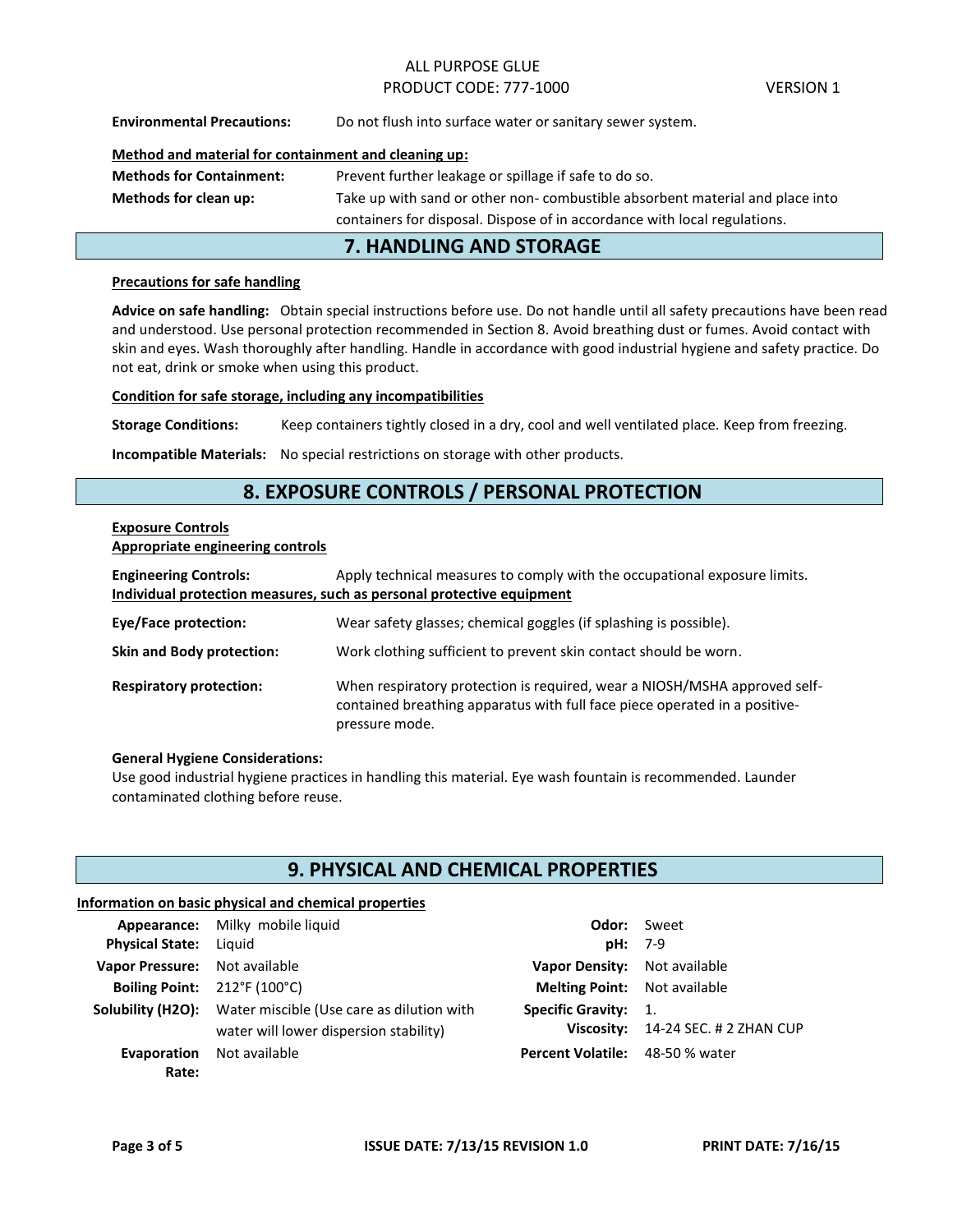# **10. STABILITY AND REACTIVITY**

#### **Reactivity**

Not reactive under normal conditions.

# **Chemical Stability**

This material is stable under recommended conditions. Do not freeze.

#### **Possibility of Hazardous Reactions**

None under normal processing.

#### **Incompatible Materials**

Materials that react with water.

#### **Hazardous Decomposition Products**

No decomposition if stored and applied as directed.

# **11. TOXICOLOGICAL INFORMATION**

# **Acute and Chronic Toxicity**

#### **General Product Information Information on likely routes of exposure**

Acute exposure to this product may cause eye, skin and respiratory irritation, and central nervous system depression with symptoms including headache, nausea, dizziness, ataxia and unconsciousness

### **Component Analysis -**

#### **Carcinogenicity: None**

#### **General Product Information**

This product contains no component that is listed a carcinogenic by IARC, NTP, OR OSHA to humans.

#### **Component Carcinogenicity**

#### **Chronic Toxicity**

None Known

# **12. ECOLOGICAL INFORMATION**

### **Ecotoxicity**

**General Product Information**

No Information available

### **Component Analysis - Ecotoxicity - Aquatic Toxicity**

#### **Environmental Fate**

No information available for the product.

#### **Other adverse effects**

Not determined

### **13. DISPOSAL CONSIDERATIONS**

### **US EPA Waste Number & Descriptions**

#### **General Product Information**

Material, if discarded, is not expected to be a characteristic hazardous waste under RCRA.

### **Component Waste Numbers**

No EPA Waste Numbers are applicable for this product's components.

#### **Disposal Instructions**

Dispose of waste material according to Local, State, Federal and Provincial Environmental Regulations.